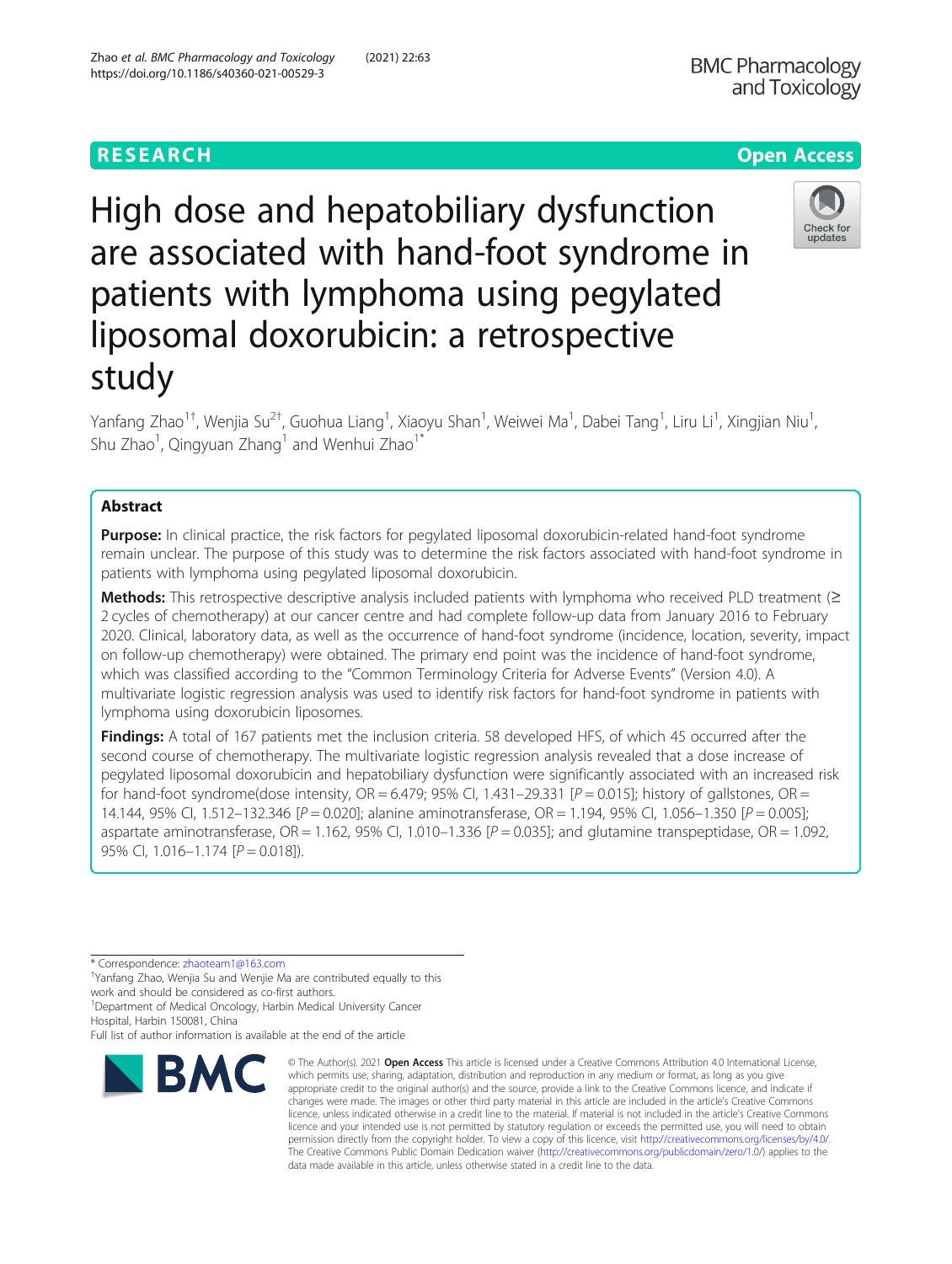**Implications:** These findings contribute to the risk assessment of patients with lymphoma before using pegylated liposomal doxorubicin. For patients with the above risk factors, preventive measures should be taken in advance to reduce the incidence of HFS.

Keywords: Pegylated liposomal doxorubicin, Lymphoma, Hand-foot syndrome

### Introduction

Anthracycline drugs have significant therapeutic activity in a variety of cancer types [[1\]](#page-6-0) and are important in the treatment of lymphoma. However, the effectiveness of these drugs (especially doxorubicin) is limited by substantial toxicity. Doxorubicin can cause cumulative damage to the heart muscle, and most of it is irreversible damage, which limits the repeated use of the drug [[2\]](#page-6-0). In the early 1980s, with the breakthrough of pharmaceutical research, it was found that liposomes can be used as a carrier for anthracycline antibiotics, "buffering" toxicity, while retaining strong antitumour activity, thus improving the therapeutic index of anthracycline antibiotics [[3\]](#page-6-0). Pegylated liposomal doxorubicin (PLD) is doxorubicin encapsulated in liposomes, which incorporate phospholipid conjugates of methoxy-polyethylene glycol [[4](#page-6-0)]. PLD is used as a drug for the treatment of various malignancies, including AIDS-related Kaposi's sarcoma, ovarian cancer, lymphoma, metastatic breast cancer, and multiple myeloma [[5](#page-6-0)]. Compared with conventional anthracycline drugs, the circulation time of PLD is long, its payload remains stable, and its accumulation in tumours with high vascular permeability has important advantages. The ability of PLD to reduce many of the adverse side effects of doxorubicin (including reducing cardiotoxicity) is now clear, but the subsequent emergence of special adverse reactions (such as hypersensitivity, mucositis, and hand-foot syndrome) has undoubtedly added to clinicians' concerns about the use of PLD.

Hand-foot syndrome (HFS), also known as palmarplantar erythrodysesthesia (PPE) or Burgdorf disease, is a skin side effect of a series of chemotherapy drugs [\[6](#page-6-0), [7\]](#page-6-0). Symptoms of mild HFS are usually described as numbness or paresthesia and oedema. Continued medication may cause more severe symptoms, such as erythema, blisters, chapped skin, erosions and ulcers. As its name implies, HFS lesions mainly occur on the palms and soles, but other skin areas of the body may also become affected, especially under the breasts and in the armpits, groin, or abdominal area. Hackbarth found that 80% of patients treated with PLD develop mild HFS [\[8](#page-6-0)].

According to reports, many chemotherapy drugs are associated with HFS [\[9](#page-6-0)]. For any grade of adverse reactions, the incidence of PLD-related HFS is up to 50%, and for the occurrence of grade 3 or more adverse reactions, the incidence is approximately 20% [[10\]](#page-6-0). Although the incidence of HFS in lymphoma patients is not as high as that in other cancer types, it greatly reduces the patient's compliance with medication and affects the patient's quality of life. The initial presentation of HFS is numbness, redness, and pain in the hands and feet, but in severe cases of HFS, patients find it difficult to walk and lose the ability to hold objects, which seriously damages their daily life and may affect subsequent cancer treatment. Therefore, the prevention and treatment of HFS are crucial. However, the risk factors for HFS in patients with lymphoma using PLD are not yet clear, and related data are still scarce.

With the gradual deepening of the research on the mechanism of HFS, it is possible to clinically explore the related factors of its occurrence. To use PLD more selectively and reasonably in the future, we conducted a retrospective study on the data of lymphoma patients admitted to our hospital in recent years who received chemotherapy with a PLD regimen to analyse the related factors of HFS caused by PLD.

### Patients and methods

### Research objects

This study included all patients who were newly diagnosed with lymphoma by pathology and received  $\geq 2$ courses of chemotherapy, including PLD, in the Cancer Hospital of Harbin Medical University between January 2016 and February 2020. We excluded patients with incomplete clinical data, those who were lost follow-up, and those who had primary cutaneous lymphoma, cutaneous T-cell lymphoma, and other skin lesions.

### Data collections

We collected relevant clinical and laboratory data from all patients. The clinical data were as follows: sex, age, body mass index (BMI), clinical stage, ECOG score, IPI score, presence or absence of large tumour mass, pathological type, group B symptoms, lactate dehydrogenase (LDH), history of viral hepatitis(including inactive carrier of HBV), and history of gallstones. The laboratory data were as follows: alanine aminotransferase (ALT), aspartate aminotransferase (AST), glutamine transpeptidase (GGT), total bilirubin (TBIL), and monocyte count (MONO) at baseline. At the same time, the severity of HFS, the course of treatment with PLD, dose adjustment information.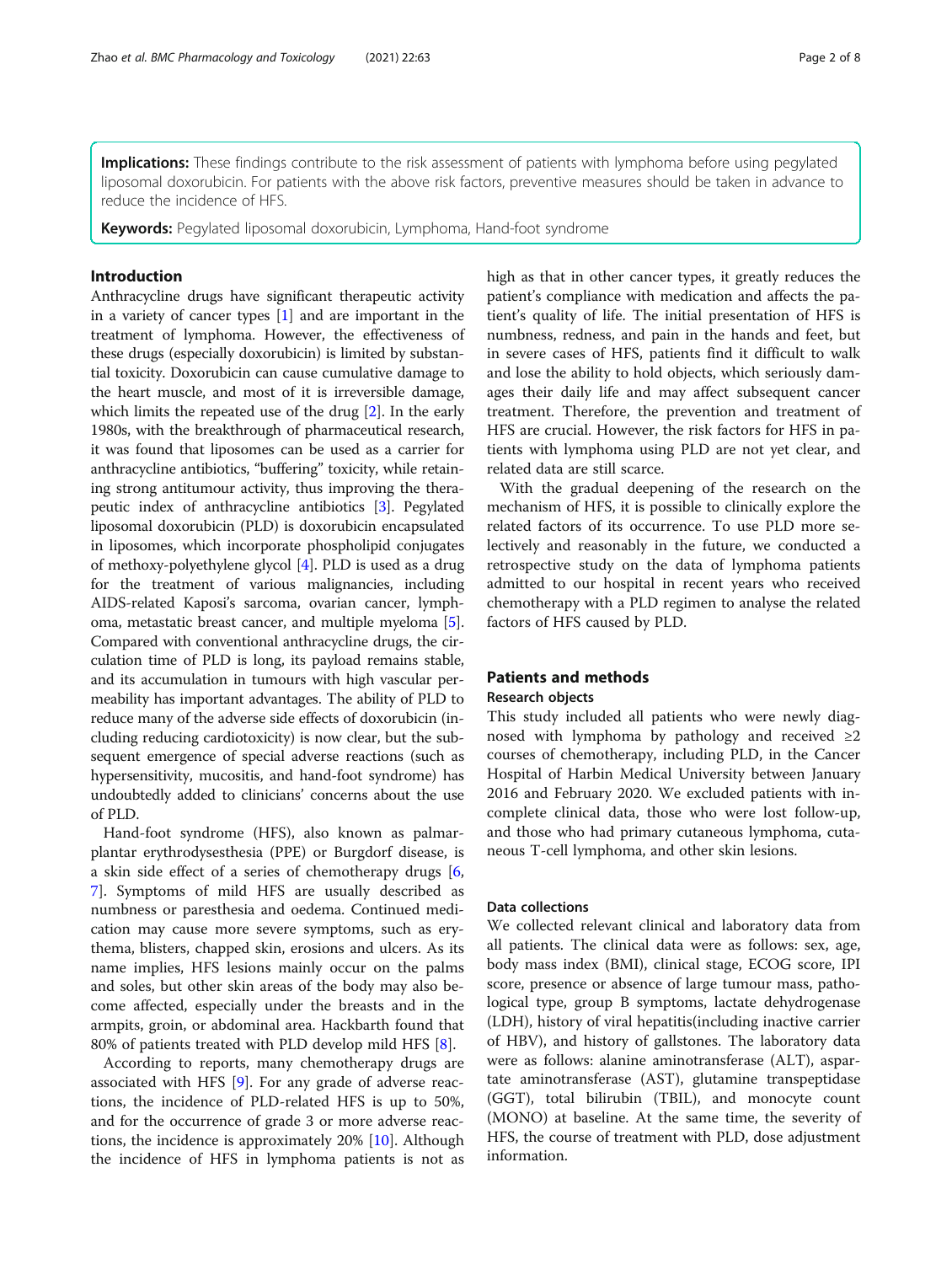### Diagnosis and classification of HFS

We use The National Cancer Institute's Common Terminology Criteria for Adverse Events (NCI-CTCAE, v4.0) classification system for skin toxicity and the World Health Organization classification to classify HFS [[11,](#page-7-0) [12\]](#page-7-0).

### Dose adjustment

If the patient has grade 1 HFS, there is no need to adjust the PLD dose, so the patient should continue taking the original dose. If grade 2 HFS occurs, the patient should postpone the use of PLD for 2 weeks or until it returns to grade 0–1; if the recovery does not resume after 2 weeks, the use of PLD should be suspended. When grade 3 HFS occurs, the patient should postpone the use of PLD for 2 weeks or until it returns to grade 0–1 and 75% of the original dose should be administered with an unchanged administration interval; if HFS does not return to grade 0–1 after 2 weeks, the use of PLD should be suspended [[13\]](#page-7-0).

### Statistical methods

SPSS 25.0 statistical software (SPSS Inc., Chicago, USA) was used to analyse the collected possibly related factors. The measurement data are expressed as the mean ± standard deviation ( $\bar{x}$  ±s), and comparisons between groups were performed by independent sample t-tests. The classification data are expressed as a percentage (%), and the difference between the two samples was analysed using the chi-square test. Multivariate binary logistic regression analysis was performed on the influencing factors with statistically significant differences screened by single factor analysis.  $P < 0.05$  was considered statistically significant.

# Table 1 Chemotherapy regimens for lymphoma

### Chemotherapy regimens

The chemotherapy regimens of 167 patients with lymphoma who used PLD are shown in Table 1.

Before intravenous PLD, the patients were given dexamethasone 10 mg intravenously or oral prednisone according to the chemotherapy regimen to prevent allergic reactions.

The study group consisted of 167 patients with lymphoma who received PLD treatment ( $\geq$  2 cycles of chemotherapy). NHL accounted for 85.6% (143/167), HL accounted for 14.4% (24/167), NHL accounted for 76.6% (128/167) of B-cell lymphoma, and T-cell lymphoma accounted for 9.0% (24/167). All pathological types are summarized in detail in Table [2.](#page-3-0)

A total of 167 patients with lymphoma who were treated with a regimen including PLD were enrolled, and 58 patients had HFS, with an incidence rate of 34.7%, including 36 cases of grade 1 HFS, accounting for 21.5%; 18 cases of grade 2 HFS, accounting for 10.8%; and only 4 cases of grade 3 and above HFS, accounting for 2.4%. In 45 of these patients, HFS occurred after the second course of chemotherapy, accounting for 77.6%. The detailed clinical characteristics are shown in Table [3](#page-3-0).

### Analysis of related risk factors

Statistical analyses of the clinical and laboratory data of 167 patients showed the following. (1) For dose intensity [40 mg·m<sup>2</sup>: 43.8% (46/105) vs 30 mg·m<sup>2</sup>: 19.3% (12/62),  $P = 0.001$ , history of gallstones  $(P = 0.025)$ , ALT  $(30.28 \pm 15.93 \text{ U/L} \text{ vs } 14.14 \pm 4.91 \text{ U/L}, P = 0.000), \text{AST}$  $(29.17 \pm 8.79 \text{ U/L} \text{ vs } 19.27 \pm 4.29 \text{ U/L}, P = 0.000)$ , and GGT  $(46.24 \pm 35.60 \text{ U/L} \text{ vs } 19.23 \pm 7.38 \text{ U/L}, P = 0.000),$ the differences were not statistically significant. (2)

| Types of lymphoma | $\overline{\phantom{a}}$<br>Chemotherapy regimens | Number of patients | Chemotherapy cycle (days)/time | Dose intensity of PLD(mg/m <sup>2</sup> ) |
|-------------------|---------------------------------------------------|--------------------|--------------------------------|-------------------------------------------|
| <b>NHL</b>        | CDOP                                              | 19                 | 21/d1                          | 30                                        |
|                   |                                                   | 30                 |                                | 40                                        |
|                   | R-CDOP                                            | 31                 | 21/d2                          | 30                                        |
|                   |                                                   | 42                 |                                | 40                                        |
|                   | CDOPE                                             | 3                  | 21/d1                          | 30                                        |
|                   |                                                   | 7                  |                                | 40                                        |
|                   | R-CDOPE                                           | 3                  | 21/d2                          | 30                                        |
|                   |                                                   | $\overline{4}$     |                                | 40                                        |
|                   | <b>PDD</b>                                        |                    | 21/d1                          | 40                                        |
|                   | VRCDOP                                            | 2                  | 21/d2                          | 30                                        |
|                   |                                                   |                    |                                | 40                                        |
| HL                | ABVD                                              | 24                 | 28/d1,d15                      | 40/d1and d15                              |

\*Abbreviations: NHL Non-Hodgkin's lymphoma, HL Hodgkin's lymphoma, R-CDOP (rituximab, cyclophosphamide, PLD, vincristine, prednisone), CDOP (cyclophosphamide, PLD, vincristine, prednisone), CDOPE (cyclophosphamide, PLD, vincristine, prednisone, etoposide), PDD (bortezomib, PLD, dexamethasone), VRCDOP (bortezomib, rituximab, cyclophosphamide, PLD, vincristine, prednisone), ABVD (PLD, bleomycin, vinblastine, dacarbazine)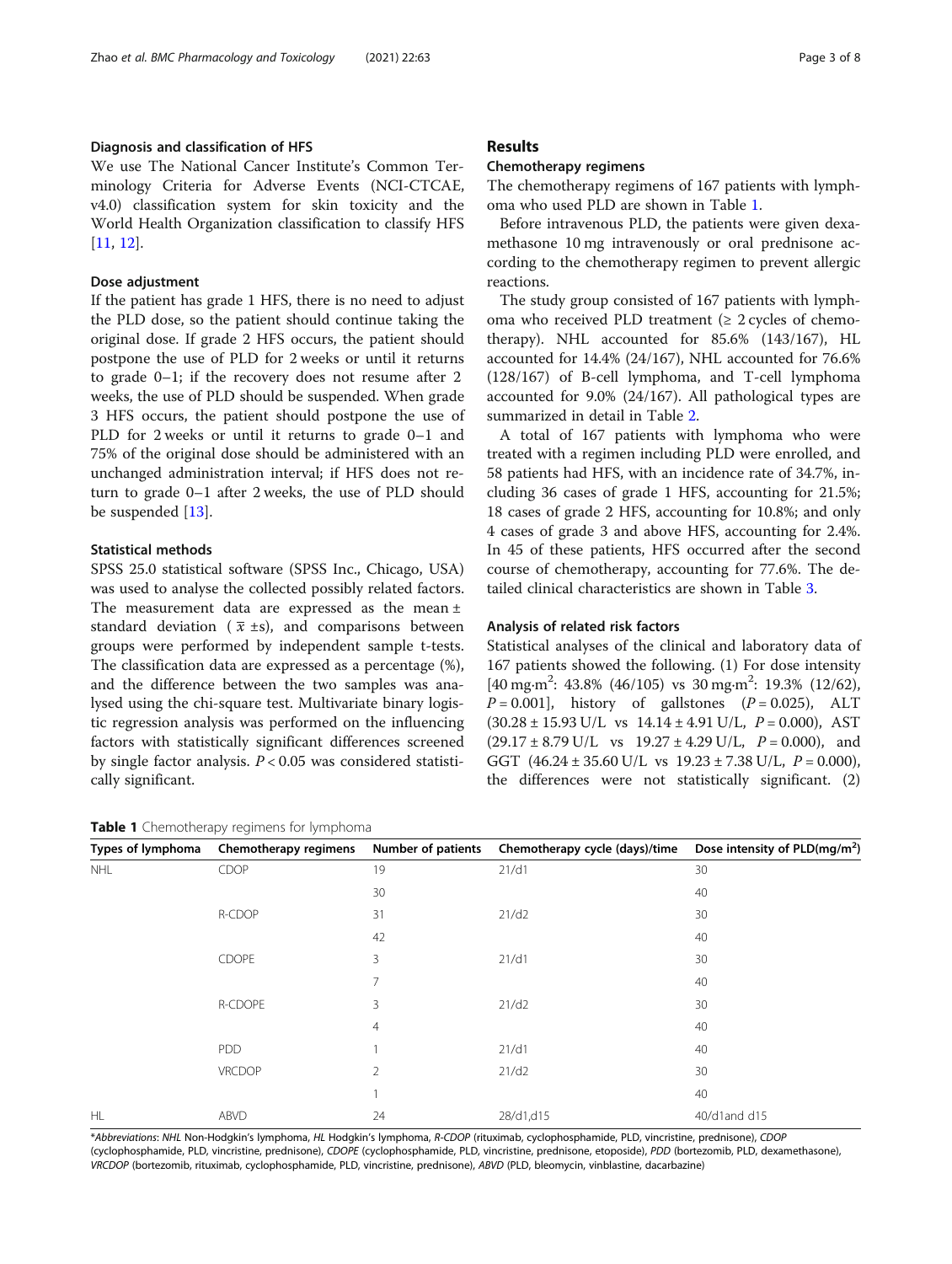<span id="page-3-0"></span>Table 2 Pathological types of lymphoma

| Pathological type |              | <b>Number of cases</b> | <b>Total ratio</b> |  |
|-------------------|--------------|------------------------|--------------------|--|
| <b>NHI</b>        | <b>DLBCL</b> | 103(61.6%)             | 76.6%              |  |
|                   | FL.          | $8(4.8\%)$             |                    |  |
|                   | <b>MCL</b>   | $10(6.0\%)$            |                    |  |
|                   | MZL          | $7(4.2\%)$             |                    |  |
|                   | PTCL         | $11(6.6\%)$            | 9.0%               |  |
|                   | AITL         | $3(1.8\%)$             |                    |  |
|                   | AICI         | 1(0.6%)                |                    |  |
| HL.               |              | 24(14.4%)              | 14.4%              |  |

\*Abbreviations: DLBCL diffuse large B-cell lymphoma, FL follicular lymphoma, MCL mantle cell lymphoma, MZL marginal zone lymphoma, PTCL peripheral T cell lymphoma, AITL angioimmunoblastic T-cell lymphoma, ALCL anaplastic large cell lymphoma

Regarding sex differences in HFS patients, the incidence of HFS in females was 38.9%, and the average incidence of HFS in males was 29.1%; thus, the incidence in females was greater than that in males, but the difference was not significant. (3) The average age of patients with HFS was  $59 \pm 9.76$  years, and the average age of patients without HFS was  $61 \pm 14.60$  years. The average age of

Table 3 Clinical characteristics of patients treated with PLD for lymphoma

| <b>Clinical characteristics</b> |             | <b>Number of cases</b><br>(Percentage) |
|---------------------------------|-------------|----------------------------------------|
| Gender                          | Male        | 72(43.1%)                              |
|                                 | Female      | 95(56.9%)                              |
| Age                             | $\leq 60$   | 73(43.7%)                              |
|                                 | >60         | 94(56.3%)                              |
| Clinical stage                  | $\  - \ $   | 77(46.1%)                              |
|                                 | $III-N$     | 90(53.9%)                              |
| ECOG score                      | $\langle$ 2 | 108(64.7%)                             |
|                                 | $\geq$      | 59(35.3%)                              |
| IPI score                       | $1 - 2$     | 94(56.3%)                              |
|                                 | $3 - 5$     | 73(43.7%)                              |
| Whether there are large tumor   | Yes         | 28(16.8%)                              |
| masses                          | No.         | 139(83.2%)                             |
| Pathological type               | HL.         | 24(14.4%)                              |
|                                 | NHL         | 143(85.6%)                             |
| Group B symptoms                | Yes         | 64(38.3%)                              |
|                                 | <b>No</b>   | 103(61.7%)                             |
| LDH                             | Normal      | 65(38.9%)                              |
|                                 | Elevated    | 102(61.1%)                             |
| History of gallstones           | Yes         | 11(6.6%)                               |
|                                 | No.         | 156(93.4%)                             |
| Viral hepatitis                 | Yes         | 23(13.8%)                              |
|                                 | No          | 144(86.2%)                             |

\*Abbreviations: IPI International Prognostic Index, LDH lactate dehydrogenase

patients with HFS was higher than that of patients without HFS. (4) The incidence of HFS in patients with group B symptoms was 39.0%, and the incidence of HFS in patients without group B symptoms was 32.0%. The incidence of HFS in patients with group B symptoms was higher than that of patients without group B symptoms, but the difference was not statistically significant. (5) The incidence of HFS in patients with stage I-II disease was 41.5%, and the incidence of HFS in patients with stage III-IV disease was 29.0%. Patients with early stage disease were more likely to develop HFS than patients with advanced stage disease, but there was no significant difference between these two groups. (6) The incidence of HFS in patients with HL was 45.8%, and the incidence of HFS in patients with NHL was 32.8%. HL patients were more prone to HFS than NHL patients, but this difference was not statistically significant. (7) The incidence of HFS in patients with a history of viral hepatitis was 52.2%, and the incidence of HFS in patients without a history of viral hepatitis was 31.9%. The incidence of HFS in patients with a history of viral hepatitis was higher than that of patients without a history of viral hepatitis, but the difference was not statistically significant. (8) The average number of treatments in patients with HFS was  $5.47 \pm 2.00$ , and the average number of treatments in patients without HFS was  $5.36 \pm 1.52$ ; there was no significant difference between them. (9) For baseline TBIL  $(13.62 \pm 5.04 \,\mathrm{\mu mol/L}$  vs  $13.51 \pm$ 4.37 μmol/L,  $P = 0.889$ ) and baseline MONO (0.41 ± 0.12  $10^9$ /L vs  $0.42 \pm 0.46$   $10^9$ /L,  $P = 0.860$ ), the results were not statistically significant. Table [4](#page-4-0) summarizes the relationships between HFS and the possible related factors.

Multivariate logistic regression analysis was conducted on the above relevant factors with significant differences. The results showed that dose intensity  $(40 \text{ mg} \cdot \text{m}^2)$ , history of gallstones, ALT elevation, AST elevation, and GGT elevation were independent risk factors for HFS (Table [5\)](#page-4-0).

## **Discussion**

HFS is a well-documented and relatively common skin reaction that is associated with multiple chemotherapy drugs. Capecitabine, 5-fluorouracil, cytarabine and PLD are the most common drugs that cause HFS [[14](#page-7-0)]. HFS has a variety of symptoms, ranging from mild discomfort to palm and foot pain, which may limit function and hinder the patient's daily activities, but usually disappears within 1 to 5 weeks after stopping the drug [\[14](#page-7-0)]. Although HFS is not life-threatening, it may be the main reason for decreased patient compliance and may have a serious impact on quality of life. In addition, with the expansion of the application of PLD in lymphoma, the incidence of HFS may increase. Therefore, the prevention and treatment of these reactions are essential to improve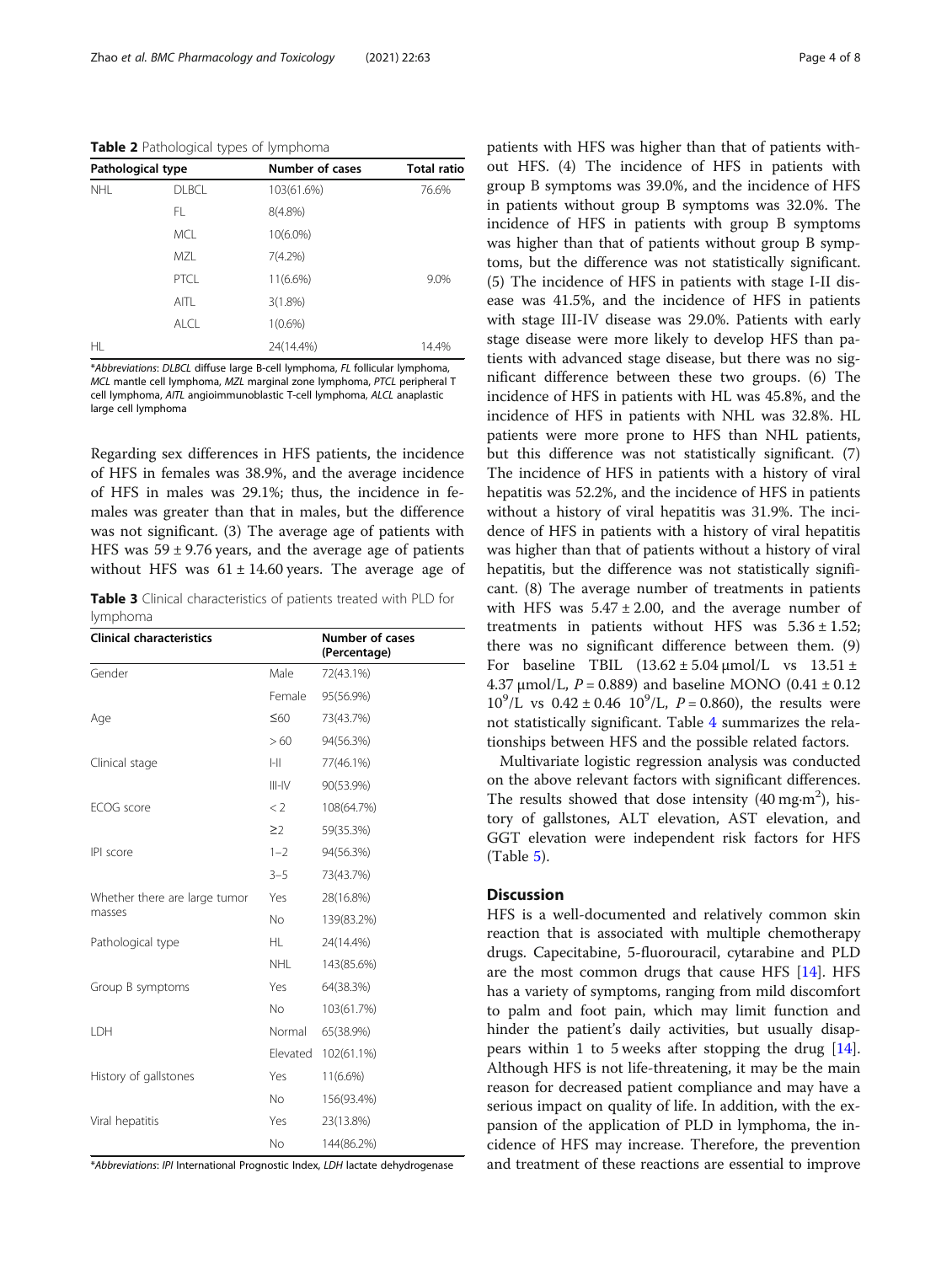### <span id="page-4-0"></span>Table 4 Comparison of clinical and laboratory data between patients with HFS and those without HFS

| Factor                                      |                                       | <b>HFS</b><br>$(n = 58)$ | Non-HFS<br>$(n = 109)$ | P value    |
|---------------------------------------------|---------------------------------------|--------------------------|------------------------|------------|
| Sex                                         | Male                                  | 21(36.2%)                | 51(46.8%)              | 0.189      |
|                                             | Female                                | 37(63.8%)                | 58(53.2%)              |            |
| Age                                         |                                       | $59 \pm 9.76$            | $61 \pm 14.60$         | 0.352      |
| BM(kq/m <sup>2</sup> )                      |                                       | $23.93 \pm 2.17$         | $23.34 \pm 2.32$       | 0.114      |
| Dose intensity (mg $\cdot$ m <sup>2</sup> ) | 30                                    | 12(20.7%)                | 50(45.9%)              | $0.001*$   |
|                                             | 40                                    | 46(79.3%)                | 59(54.1%)              |            |
| Group B symptoms                            | Yes                                   | 25(43.1%)                | 39(35.8%)              | 0.354      |
|                                             | No                                    | 33(56.9%)                | 70(64.2%)              |            |
| Clinical stage                              | $\left\vert -\right\vert \right\vert$ | 32(55.2%)                | 45(41.3%)              | 0.086      |
|                                             | $III-N$                               | 26(44.8%)                | 64(58.7%)              |            |
| Presence of large tumour masses             | Yes                                   | $7(12.1\%)$              | 21(19.3%)              | 0.236      |
|                                             | No                                    | 51(87.9%)                | 88(80.7%)              |            |
| Pathological type                           | HL.                                   | 11(19.0%)                | 13(11.9%)              | 0.248      |
|                                             | <b>NHL</b>                            | 47(81.0%)                | 96(88.1%)              |            |
| History of gallstones                       | Yes                                   | 8(13.8%)                 | 3(2.8%)                | $0.006*$   |
|                                             | No                                    | 50(86.2%)                | 106(97.2%)             |            |
| Hepatitis                                   | Yes                                   | 12(20.7%)                | 11(10.1%)              | 0.058      |
|                                             | No                                    | 46(79.3%)                | 98(89.9%)              |            |
| Treatment cycle                             |                                       | $5.47 \pm 2.00$          | $5.36 \pm 1.52$        | 0.721      |
| Curative effect                             | $CR + PR$                             | 47(81.0%)                | 97(89.0%)              | 0.155      |
|                                             | $SD + PD$                             | 11(19.0%)                | 12(11.0%)              |            |
| Baseline ALT                                |                                       | $30.28 \pm 15.93$        | $14.14 \pm 4.91$       | $< 0.001*$ |
| <b>Baseline AST</b>                         |                                       | $29.17 \pm 8.79$         | $19.27 \pm 4.29$       | $< 0.001*$ |
| <b>Baseline GGT</b>                         |                                       | $46.24 \pm 35.60$        | $19.23 \pm 7.38$       | $< 0.001*$ |
| <b>Baseline TBIL</b>                        |                                       | $13.62 \pm 5.04$         | $13.51 \pm 4.37$       | 0.889      |
| Baseline MONO                               |                                       | $0.41 \pm 0.12$          | $0.42 \pm 0.46$        | 0.860      |

\*Abbreviations:ALT alanine aminotransferase, AST aspartate aminotransferase, GGT glutamine transpeptidase, TBIL total bilirubin, MONO monocyte count

the quality of life of cancer patients and avoid unnecessary dose adjustments that may affect the therapeutic effect.

The mechanism of PLD causing HFS may be related to the strong cytotoxicity inherent to doxorubicin, the long half-life of PLD in the blood, or the interaction between doxorubicin and a large number of Cu(II) ions in skin tissue to produce reactive oxygen species [[15\]](#page-7-0). Due

to the rich distribution of capillaries, which are composed of a single layer of endothelial cells, in the fingertips and toes and high blood flow, the drug penetrates from the capillary wall to the interstitial space immediately after slight stimulation; the hands and feet are rich in sweat glands, and the drugs are more permeable to sweat in the stratum corneum [[16](#page-7-0), [17](#page-7-0)]; moreover, keratinocytes, blood cells and fibroblasts will produce

**Table 5** Multivariate logistic regression analysis of risk factors

| 95% CI                  |
|-------------------------|
|                         |
| $1.431 \sim 29.331$     |
| $1.512 \approx 132.346$ |
| $1.056 \sim 1.350$      |
| $1.010 \sim 1.336$      |
| $1.016 \sim 1.174$      |
|                         |

\*Abbreviations: Dose intensity, Dose per cycle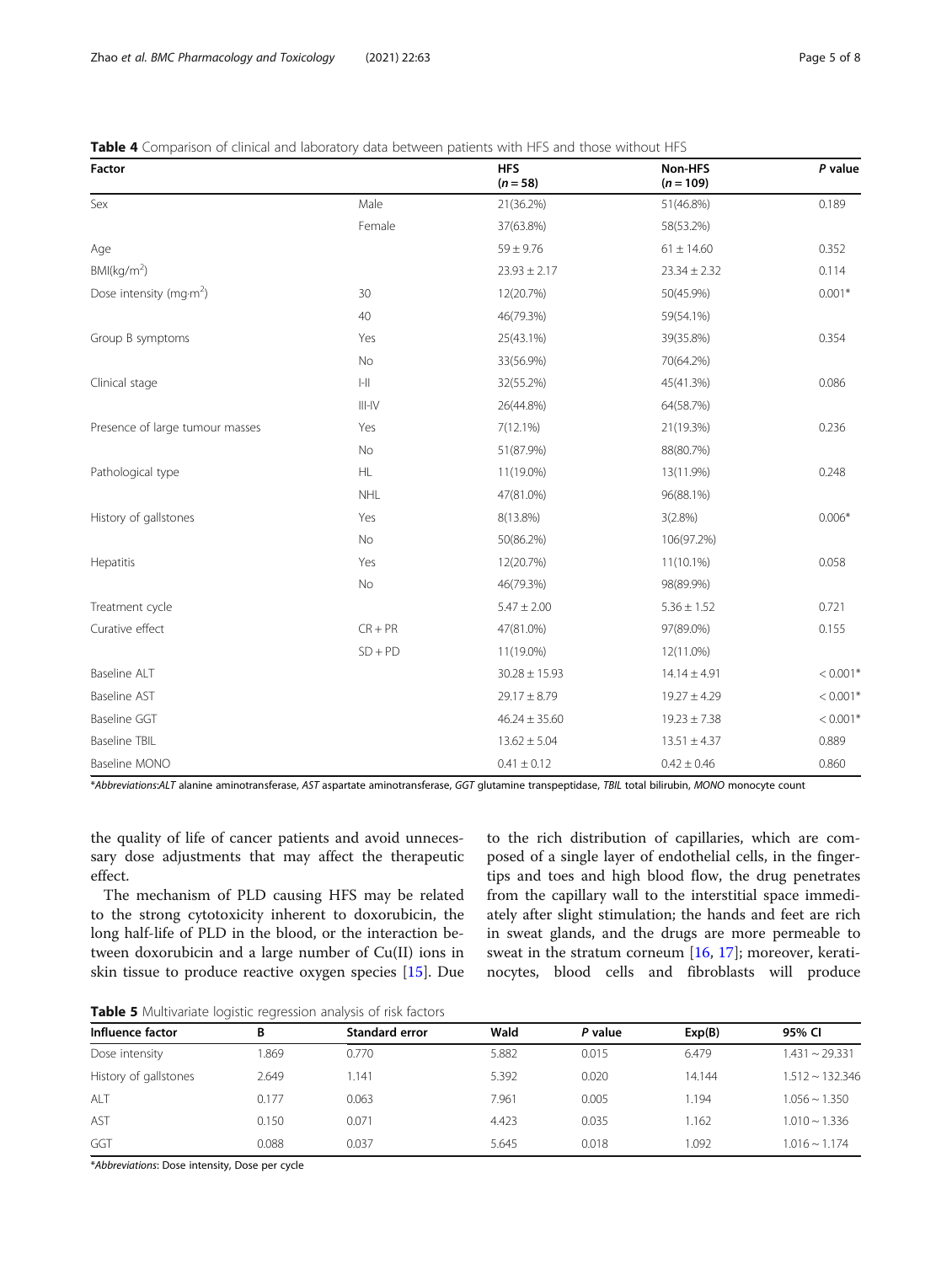inflammatory cytokines, resulting in vasodilation, increased vascular permeability, redness, fever, and swelling [\[15](#page-7-0)]. Eventually, the cumulative effect increases with the toxicity of the chemotherapy cycle, further forming the described HFS lesions. HFS can be alleviated by adjusting the dose or dosing intervals, using cooling methods, wearing loose clothing, and using emollient chemicals. Severe HFS may require delayed chemotherapy.

The early identification of mild symptoms, the improvement of patients' relevant education and the close follow-up of doctors are key elements of HFS prevention management. In a nursing support plan, including instructions for providing information on the potential toxicity of PLD and preventing and treating PLD toxicity led to a very low incidence of severe HFS, not exceeding 4% of patients receiving treatment [\[18\]](#page-7-0). The current effective way to control HFS is to modify the treatment method, such as prolonging the dosage interval, reducing the dose or interrupting the use of PLD. The above measures can improve the symptoms of HFS within 1–2 weeks, and for level 1 reactions, supportive treatments and emollient agents can be used. To date, no largescale controlled study has evaluated the therapeutic effect and preventive measures of HFS.

Regarding the preclinical and clinical pharmacokinetics of PLD, the clearance rate of PLD is easily saturated at higher doses. Related studies have reported that the clearance rate of the standard dose of  $40-60$  mg/m<sup>2</sup> (the dose used by patients with solid tumours) is much slower than that of the lower dose  $20 \text{ mg/m}^2$  (such as the dose used in Kaposi's sarcoma) [\[19](#page-7-0)]. The incidence of HFS is linked to the dose intensity of PLD. When PLD is used at the standard dose of 40 mg·m<sup>2</sup>, the incidence of HFS is 43.8% (46/105), but when the dose intensity of PLD is 30 mg·m<sup>2</sup>, the incidence of HFS is only 19.3% (12/62); the results are statistically significant ( $P =$ 0.001). Considering the dose dependence, the PLD dose should be individualized.

Animal studies have shown that some doxorubicin is excreted in the urine, but bile is the principal route of doxorubicin excretion after PLD [[20\]](#page-7-0). Consequently, when the patient's liver function is abnormal or when bile excretion is restricted, PLD may accumulate in the body for a long time, thereby causing HFS. This study (Table [4\)](#page-4-0) showed that the occurrence of HFS is related to a history of gallstones ( $P = 0.025$ ), increased ALT ( $P =$ 0.000), increased AST  $(P = 0.000)$ , and increased GGT  $(P = 0.000)$ , which are independent risk factors for HFS (Table [5](#page-4-0)). Hence, in the clinical application of PLD, it is necessary to ask the patient in detail whether he/she has a history of gallstones, to evaluate liver function and other related indicators (ALT, AST, GGT), and then to understand whether the patient has abnormal liver

function or abnormal bile excretion. This information provides a reference for avoiding the occurrence of HFS and adjusting the dose of PLD reasonably.

The study found that among the 167 patients with lymphoma who used PLD, 58 patients had HFS, with an incidence of 34.7%. Most of them tolerated PLD well, and most patients with HFS had grade 1–2 HFS, only 4 patients had grade 3 HFS (2.4%), 5 patients postponed the chemotherapy cycle due to HFS of grade 2 or higher, 3 patients adjusted the dose to 75% of the initial dose, and only 1 patient switched to other drugs because of HFS; the HFS of the abovementioned patients recovered well through active symptomatic treatment measures. For any level of response, the incidence of HFS associated with PLD is up to 50%, and for the occurrence of adverse reactions above grade 3, the incidence is approximately 20% [[10](#page-6-0)]. Compared with other tumours, the use of PLD causing HFS in lymphoma is relatively rare, and the severity is greatly reduced. The results of this study (Table [4](#page-4-0)) show that HL patients are more prone to HFS than NHL patients. Regardless of the lack of a significant difference, it is worthy of further research. Therefore, apart from being related to different tumour types, it may also be because the chemotherapy regimen of NHL patients contains high-dose corticosteroids to avoid allergic reactions on the one hand and prevent and treat PLD-related HFS on the other hand [\[21\]](#page-7-0).

Compared with conventional preparations, the pharmacokinetic differences among patients treated with PLD are significantly higher [\[22](#page-7-0)]. Age, sex, and monocyte count before the cycle seem to be related to the patient's PLD clearance. The PLD clearance rate of young patients (< 60 years old) is approximately twice as fast as that of elderly patients (≥60 years old), and the clearance rate of PLD among male patients is faster than that of female patients [[23,](#page-7-0) [24](#page-7-0)]. At the same time, the PLD clearance rate decreased significantly with increasing chemotherapy cycles [\[25\]](#page-7-0), which is related to the decline in the function of the liver's mononuclear phagocyte system (MPS) [\[23\]](#page-7-0). The greater reduction in PLD clearance is also associated with a decrease in monocyte count before the PLD treatment cycle, which indicates that the toxicity of doxorubicin to the MPS (as evidenced by a decrease in peripheral blood monocyte count) reduces the clearance of PLD via the MPS. The reduction in PLD clearance is clinically significant, as a longer PLD half-life has been assessed and found to be associated with a greater risk of skin toxicity [\[26\]](#page-7-0). To improve the response of PLD treatment and minimize toxicity, it is necessary to determine the factors related to variability within and between patients using PLD.

In this study, the data summarized in Table [4](#page-4-0) reveal that the age of patients with HFS was older than that of patients without HFS, but this difference did not reach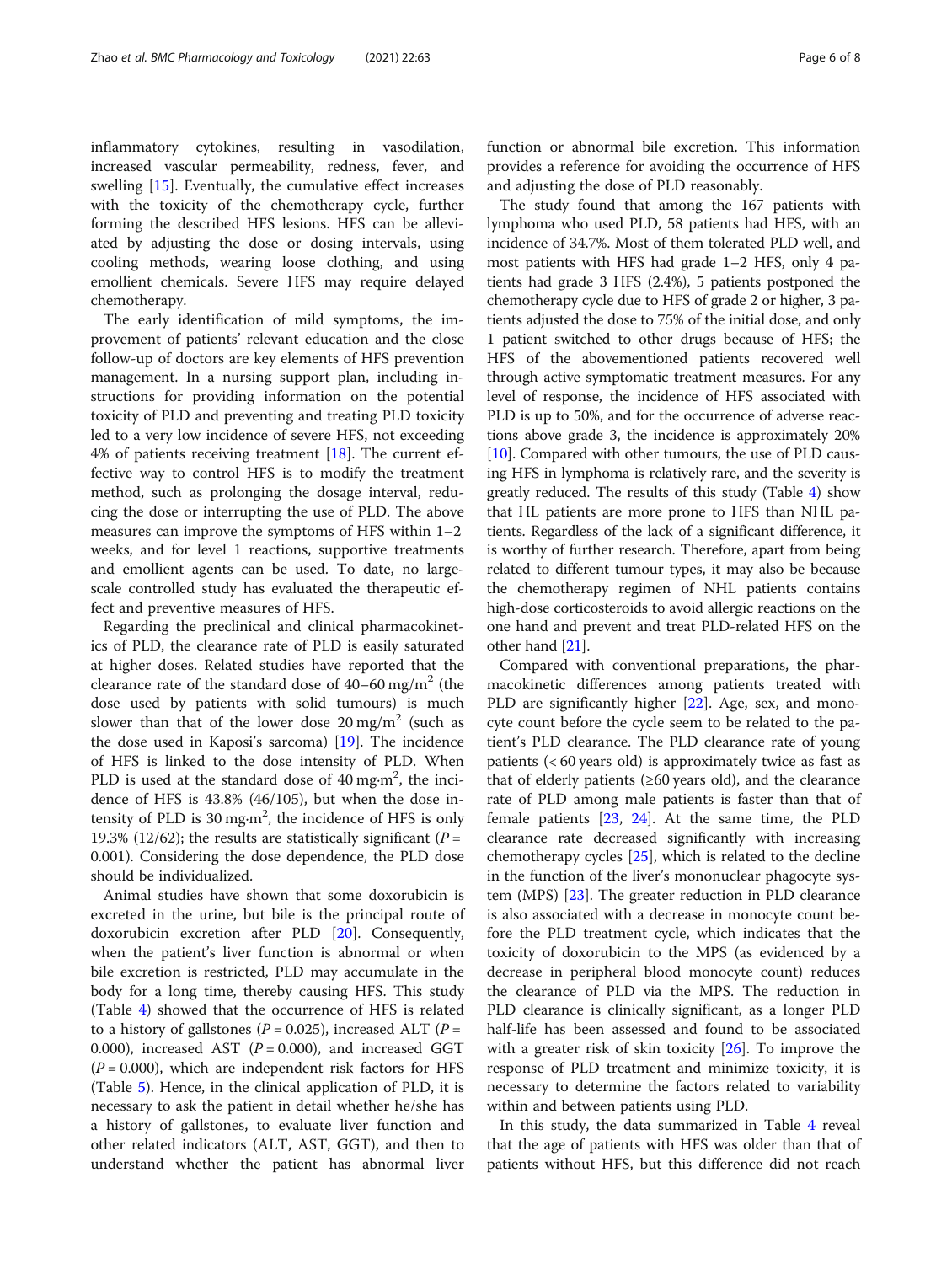<span id="page-6-0"></span>statistical significance, and it was inconsistent with the abovementioned applicable theoretical research results. This may be because this study is a retrospective study and not randomized according to age. Most young people with good physical strength are in the group with high drug dose intensity, so they are greatly affected by the dose intensity factor, but the effect of dose intensity on the occurrence of HFS in older patients was also confirmed. Although the incidence rate in women was greater than that in men, the difference was not statistically significant, and the study sample size needs to be further expanded. Unfortunately, we cannot determine the relationship between BMI, monocyte count and the occurrence of HFS from these data.

In summary, according to the results of this study, factors such as high-dose PLD, history of gallstones and abnormal liver function(ALT, AST, GGT) should be considered in the application of PLD in order to identify patients who are at the main risk of developing its toxicity.

The present study has several limitations. First, the chemotherapy regimens of the patients in this study were not completely consistent, and the interaction between drugs cannot be ruled out, which may have an impact on the results. Second, this is a retrospective study, and the patients could not be reasonably grouped and stratified; moreover, there may be interference between various factors. These factors should be improved in future research. Notwithstanding its limitations, this study provides references for future large-scale prospective, randomized clinical studies and pharmacokinetic studies. Combining these related factors, further research on the association between PLD pharmacokinetics and clinical outcomes (efficacy and toxicity) as well as subsequent large-scale prospective, randomized clinical studies will lead to the development of strategies to optimize PLD treatment.

### Conclusions

In this study, the dose intensity, history of gallstones, ALT, AST, and GGT were significantly different between groups  $(P < 0.05)$ . Among them, increased dose, history of gallstones, ALT elevation, AST elevation, and GGT elevation were independent risk factors for HFS in patients with PLD-treated lymphoma ( $P < 0.05$ ).

#### Acknowledgements

Thanks to the staff and volunteers who contributed to this research.

#### Guidelines followed

Study was carried out in accordance with ethical guidelines of The Harbin Medical University.

The participants provided their written informed consent to participate in this study.

#### Informed consent

Informed consent was obtained from all individual participants included in the study.

### Authors' contributions

Yanfang Zhao, Wenhui zhao, Guohua Liang, Xiaoyu Shan, Weiwei Ma designed the study, analyzed the data, and drafted the manuscript. Wenjia Su, Dabei Tang, Liru Li Collected and organize data, Qingyuan Zhang, Wenhui zhao and Wenjie Ma participated in the study design. Xingjian Niu, Shu Zhao revised the manuscript. All authors read and approved the final manuscript.

### Funding

This study was supported by the Postdoctoral Scientific Research Developmental Fund of Heilongjiang Province, China (grant No. LBH-Q16148), the provincial natural science foundation project of Heilongjiang Province, China (grant No. H2018044).

#### Availability of data and materials

The datasets used and/or analysed during the current study are available from the corresponding author on reasonable request.

#### **Declarations**

#### Ethics approval and consent to participate

The study was approved by the Ethics Committee of The Harbin Medical University Cancer Hospital.

#### Consent for publication

All authors read and approved the final manuscript.

#### Competing interests

The authors declare that they have no conflict of interest.

#### Author details

<sup>1</sup>Department of Medical Oncology, Harbin Medical University Cancer Hospital, Harbin 150081, China. <sup>2</sup>Department of Lymphoma, The First Hospital Affiliated to Harbin Medical University, Harbin, Heilongjiang 150040, P. R. China.

### Received: 11 April 2021 Accepted: 1 October 2021 Published online: 25 October 2021

#### References

- 1. Young RC, Ozols RF, Myers CE. The anthracycline antineoplastic drugs. N Engl J Med. 1981;305(3):139–53. [https://doi.org/10.1056/NEJM198107163](https://doi.org/10.1056/NEJM198107163050305) [050305](https://doi.org/10.1056/NEJM198107163050305).
- 2. Von Hoff DD, Layard M, Basa W, et al. Risk factors for doxorubicin-induced congestive heart failure. Ann Intern Med. 1979;91:710–7. [https://doi.org/10.](https://doi.org/10.7326/0003-4819-91-5-710) [7326/0003-4819-91-5-710.](https://doi.org/10.7326/0003-4819-91-5-710)
- 3. Gabizon AA. Liposomal anthracyclines. Hematol Oncol Clin North Am. 1994; 8(1):431–50. [https://doi.org/10.1006/gyno.1994.1102.](https://doi.org/10.1006/gyno.1994.1102)
- 4. Gabizon A, Shmeeda H, Barenholz Y. Pharmacokinetics of pegylatedliposomal doxorubicin. Clin Pharmacokinet. 2003;42(5):419–36. <https://doi.org/10.2165/00003088-200342050-00002>.
- 5. Gabizon AA, Patil Y, La-Beck NM. New insights and evolving role of pegylated liposomal doxorubicin in cancer therapy. Drug Resist Updat. 2016;29:90–106. <https://doi.org/10.1016/j.drup.2016.10.003>.
- Degen A, Alter M, Schenck F, Satzger I, Volker B, Kapp A, et al. The handfoot-syndrome associated with medi-cal tumor therapy—classification and management. J DtschDermatol Ges. 2010;8(9):652–61. [https://doi.org/1](https://doi.org/10.1111/j.1610-0387.2010.07449.x) [0.1111/j.1610-0387.2010.07449.x.](https://doi.org/10.1111/j.1610-0387.2010.07449.x)
- 7. Webster-Gandy JD, How C, Harrold K. Palmar–plantar erythrodysesthesia (PPE): a literature review with commentary onexperience in a cancer Centre. Eur J Oncol Nurs. 2007;11(3):238–46. [https://doi.org/10.1016/j.ejon.2006.10.004.](https://doi.org/10.1016/j.ejon.2006.10.004)
- 8. Hackbarth M, Haas N, Fotopoulou C, Lichtenegger W, Sehouli J. Chemotherapy-induced dermatological toxicity: frequenciesand impact on quality of life in women's cancers. Results of aprospective study. Support Care Cancer. 2008;16(3):267–73. [https://doi.org/10.1007/s00520-007-0318-8.](https://doi.org/10.1007/s00520-007-0318-8)
- 9. Miller KK, Gorcey L, McLellan BN. Chemotherapy-induced hand-foot syndrome and nail changes: a review of clinical presentation, etiology, pathogenesis, and management. J Am Acad Dermatol. 2014;71(4):787–94. [https://doi.org/10.1016/j.jaad.2014.03.019.](https://doi.org/10.1016/j.jaad.2014.03.019)
- 10. O'Brien ME, Wigler N, Inbar M, et al. Reduced cardiotoxicity and comparable efficacy in a phase III trial of pegylated liposomal doxorubicin HCl (CAELYX/